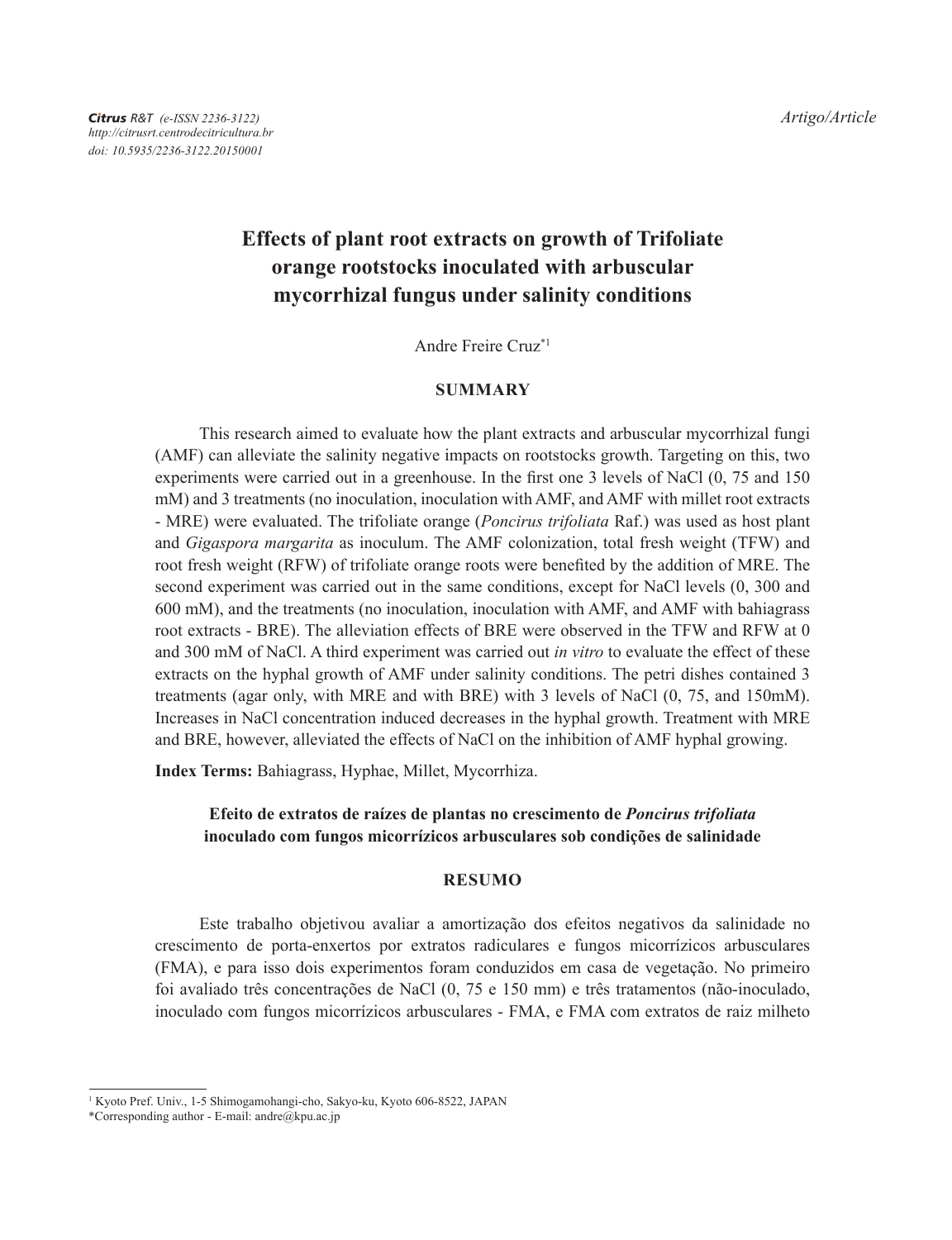- MRE). Mudas de trifoliata (*Poncirus trifoliata* Raf.) foram utilizadas como planta hospedeira e o fungo *Gigaspora margarita* como inóculo. A colonização por FMA, matéria fresca total (TFW) e matéria fresca da raiz (RFW) da trifoliata foram beneficiados com a adição de MRE. Um segundo foi feito nas mesmas condições, com diferentes concentrações de NaCl (0, 300 e 600 mm), e os tratamentos (não-inoculado, inoculado com fungos micorrízicos arbusculares - FMA, e FMA com extratos de raiz bahiagrass - BRE). O efeito amortizador do BRE foram observados no TFW e RFW a 0 e 300 mM de NaCl. Um terceiro experimento foi realizado *in vitro* para avaliar o efeito de MRE e BRE sobre o crescimento de hifas do AMF sob condições de salinidade. O MRE e BRE foram fracionados por cromatógrafo de coluna, e os esporos *G. margarita* foram utilizados neste experimento. As placas de Petri continham 3 tratamentos (apenas ágar, ágar com MRE e ágar com BRE) com 3 níveis de NaCl (0, 75, e 150 mM). O aumento da concentração de NaCl induzida a diminuição do crescimento das hifas. O tratamento com MRE e BRE, no entanto, amortizou os efeitos do NaCl sobre a inibição do crescimento de hifas AMF.

**Termos de indexação:** Bahiagrass, Hifa, Milheto, Micorriza.

### **Introduction**

Saline soils inhibit or reduce plant survival and development. In these soils the soluble salts accumulate on the surface of the soil, and plant growth is adversely affected. The main problem that faces plant growing in saline soils may be due to the high concentration of salts in the soil solution, which produces a high osmotic concentration (and correspondingly low soil water potential).

AMF may improve the growth of plants under a variety of stress conditions (Allen and Boosalis, 1983), including salinity (Pfeiffer and Bloss, 1988; Poss et al., 1985). In places with relatively low Na contents and diverse plant cover, AMF spores and colonization levels were found to be high (Juniper and Abbott, 1993), the origin of that AMF is from edaphic conditions (Brundrett, 1991). Juniper and Abbott (1992) reported that the increase of NaCl concentration in the soil solution reduced the hyphae growth arisen from spores of *Gigaspora decipiens*, but increased the diameter of these hyphae.

Growth promoting effects of AMF in saline environments have been related to mycorrhizamediated enhancements of host plant P nutrition (Poss et al., 1985). Also mycorrhizae effects are not only related to changes in plant P status, but also to mycorrhiza mediated uptake of other nutrients (Graham and Sylvertsen, 1989; Copeman et al., 1996), and improvement of water use efficiency (Baker et al., 1995). Some species and isolates of AMF have demonstrated large variations in salt tolerance (Rosendahl and Rosendahl, 1991).

Exudates and volatile compounds eluted from growing roots promote hyphal growth from spores (Ishii et al., 1997). Some studies have been directed to the role of AMF in salt tolerance (Baker et al. 1995; Gupta and Krishnamurthy, 1996), or to the role of AMF stimulatory compounds in the AMF formation in orchards (Aikawa, 2000; Rutto, 2000). Several chemical compounds in root exudates identified as flavonoids have stimulated the formation of AMF under natural conditions (Siqueira et al., 1991, Ishii et al., 1997) and such compounds occur widely in nature. The saline soils are ideal for attempting to apply AMF and AMF stimulatory substances in order to improve the farming efficiency. Once these substances promote the AMF formation, it suggests that they can indirectly contribute to alleviate the effects of salinity. Hence the present studies were undertaken in an attempt to improve the survival and growth of trifoliate orange rootstocks in saline soil condition by using AMF and their stimulatory substances, which were originated from the millet and bahiagrass root extracts (MRE and BRE), respectively.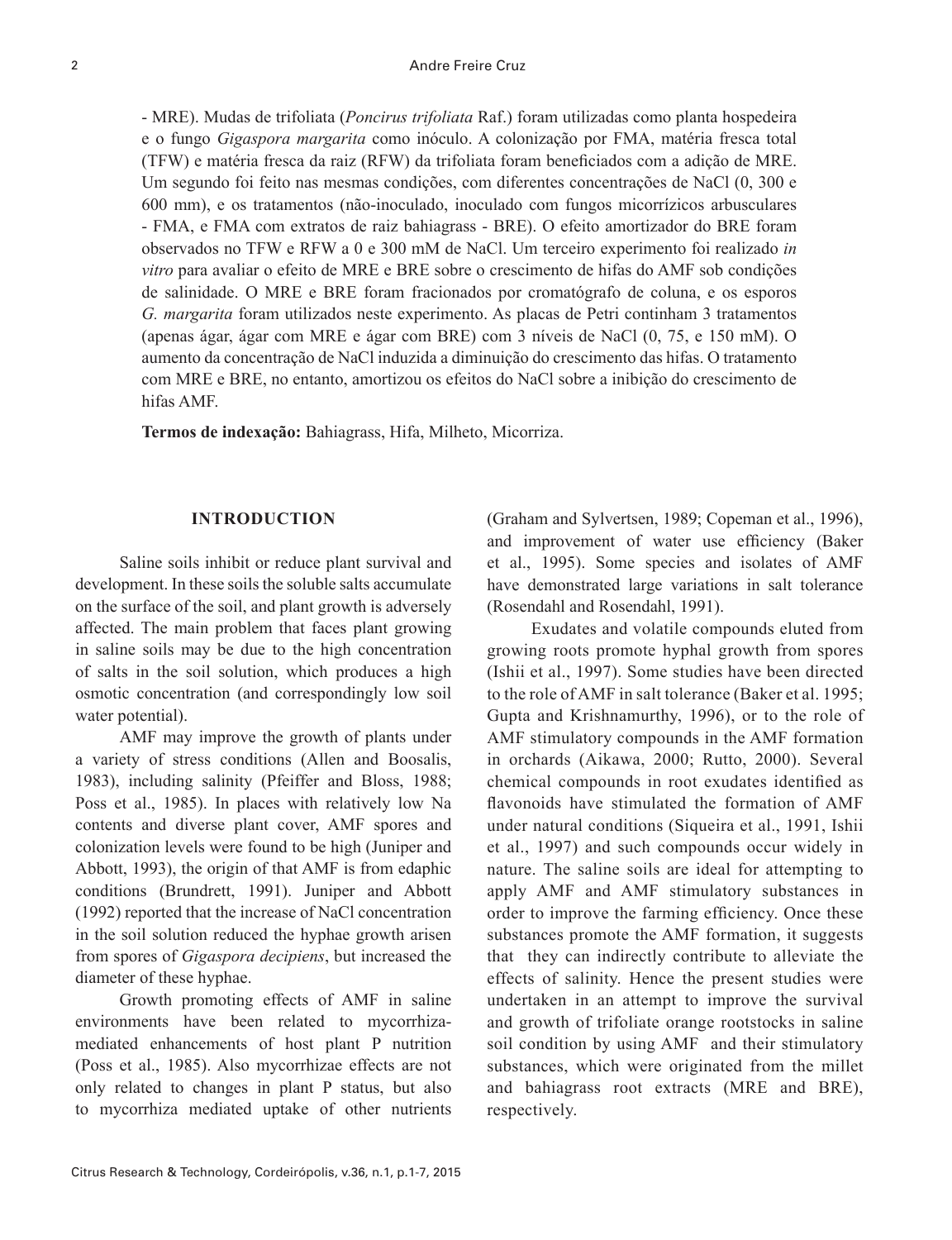### **Materials and Methods**

# **Experiment 1: Effects of MRE on salinity tolerance of trifoliate orange rootstocks**

The first experiment was carried out under green house conditions, where seeds of trifoliate orange were sown in trays and after three months the seedlings were transplanted to the pots containing 3.5kg of sand substrate. The substrate was sterilized with methanol and amended with 140 mg kg<sup>-1</sup> of N, 10 mg kg<sup>-1</sup> of P, 140 mg kg<sup>-1</sup> of K and 50 mg kg<sup>-1</sup> of Mg. The plants were inoculated by adding 5g of an inoculum containing approximately 70 spores of *Gigaspora margarita.* Four weeks after transplanting, plants were watered once a week with a solution containing Sodium Chloride (NaCl), and another solution containing MRE at a level of 40  $\mu$ l (1g fresh weight equivalent). The MRE was obtained according to the procedures of Ishii et al. (1997). The experimental design was  $3 \times 3 \times 3$ , factorial experiment, which examined 3 levels of NaCl (0, 75 and 150mM) and 3 treatments (no inoculation, inoculation with AMF , and AMF with MRE) with 3 replicates. Three months later the experiment was harvested. The roots were washed, stained according to the methods of Phillips and Hayman (1970), and observed by using a light microscope to rate the degree of root colonization by AMF (Ishii and Kadoya, 1994). The plant biomass was evaluated by measuring the total fresh weight (TFW) and root fresh weight (RFW).

## **Experiment 2: Effects of BRE on salinity tolerance of trifoliate orange rootstocks**

The second experiment was carried out under green house conditions. The procedures of seedling, transplanting and inoculation were the same as those in the experiment 1. The seedlings were transplanted to plastic pots filled with 1:1:2 mixtures of vermiculite, zeolite and perlite. The fertilization, inoculation and sodium chloride (NaCl) application also followed the procedures of the experiment 1. Once a week BRE, previously extracted (Ishii et al. 1997), at 1g dry weight equivalent were applied to the plants. The design was a  $3 \times 3 \times 4$ , factorial experiment, which examined 3 levels of NaCl (0, 300 and 600mM) and 3 treatments (no inoculation, inoculation with AMF, and AMF with BRE) with 4 replicates. Three months later the experiment was harvested. AMF colonization was determined by the same methods described in the. TFW and RFW were measured in this experiment by using the same methods of the experiment 1.

# **Experiment 3: Effects of MRE and BRE on AMF hyphal growth under NaCl stress**

This experiment was done *in vitro* conditions with the AMF fungus *Gigaspora margarita.* The sterilization and spores transfer were done according to the procedures of Cruz et al. (2003, 2004). The experimental design was as follows: 1) Agar only, 2) Agar with MRE, and 3) Agar with BRE. Each one was treated with 3 levels of NaCl (0, 300, and 600mM). Two weeks later, hyphal growth was observed by using an image-processing system equipped with a light microscope and a personal computer (Ishii and Kadoya, 1994).

For all experiments above the statistical analysis were proceeded by calculate the mean and standard error, considering the significant effect at 95%.

### **Results and Discussion**

#### **Experiment 1:**

The AMF colonization of trifoliate orange roots in the pots with and without MRE decreased with the increasing of NaCl concentration. At all levels of NaCl the presence of MRE increased the AMF colonization as compared to the single treatment of AMF. At the highest concentration of NaCl (150 mM) the AMF colonization were inhibited in both treatments. Even though the salinity depressed the AMF colonization, at the highest concentration of NaCl in both treatments it could be considered with a satisfactory level, i.e. more than 25% (Table 1).

The results of TFW indicated that the growth of plants reduced from 0 to 150 mM of NaCl in all of the treatments and the rate of reduction was more severe in the plot with no AMF. At 75 and 150 mM of NaCl there was significant effect of the AMF inoculation compared to the control treatment (no AMF). And effect of MRE was positive at 0 and 75 mM of NaCl as compared with the plants with only AMF (Table 1). The increasing of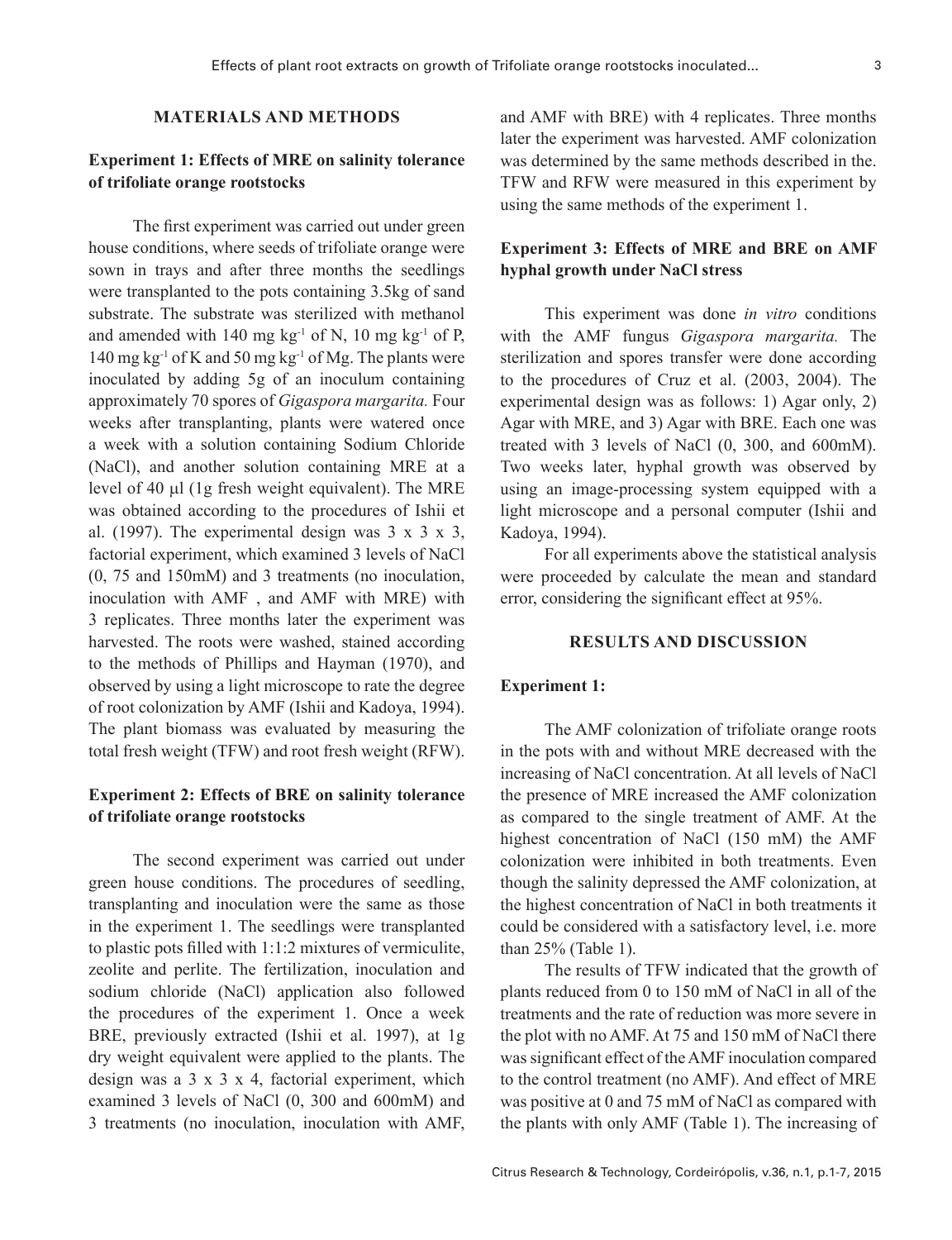| NaCl<br>(mM) | AMF colonization $(\% )$ |            |              |             | Total Fresh Weight (g) |            | Root Fresh Weight (g) |          |            |
|--------------|--------------------------|------------|--------------|-------------|------------------------|------------|-----------------------|----------|------------|
|              | No                       | $AMF^*$    | $AMF+$       | No          | AMF                    | $AMF+$     | No AMF                | AMF      | $AMF+$     |
|              | AMF                      |            | <b>MRE</b>   | AMF         |                        | <b>MRE</b> |                       |          | <b>MRE</b> |
| $\theta$     | 0                        | 78.5 (7.2) | 81.4(9.4)    | 6.1 $(0.5)$ | 6.8(0.4)               | 7.8(0.7)   | 3.5(0.3)              | 3.9(0.2) | 4.4(0.4)   |
| 75           | 0                        | 62.5(5.9)  | 64.3(6.1)    | 4.7(0.5)    | 5.7(0.5)               | 7.1(0.6)   | 2.9(0.3)              | 3.6(0.4) | 3.9(0.3)   |
| 150          | $\boldsymbol{0}$         | 43.4(3.1)  | 44.1 $(4.8)$ | 3.7(0.4)    | 4.6(0.4)               | 4.5(0.5)   | 2.4(0.3)              | 2.7(0.3) | 3.1(0.3)   |

**Table 1.** AMF colonization, Total fresh weight and Root Fresh Weight of trifoliate orange as affected by 25% MeOH eluates of millet root extract (MRE) and AMF at 3 levels of NaCl

\* Mean (standard error – SE).

salinity level induced the decreasing of RFW. In the AMF plants the RFW were higher than no AMF plants at all levels of NaCl. And the AMF+MRE treatments had a significant increase compared to the AMF plants in all levels of NaCl.

The results from this study agree with previous data (Baker et al., 1995) showing that mycorrhizal symbiosis increases the growth of plants under low levels of salinity. The mechanisms of mycorrhizal effects under low levels of salinity were shown to be in large part due to an indirect P-mediated effect (Azcón and El-Atrash, 1997). The plant growth and AMF colonization diminished as salinity in the medium increased. By the same way, the hyphal growth decreased with the increase of salinity in the petri dish experiment.

# **Experiment 2:**

The AMF colonization of trifoliate orange roots in the pots with and without BRE reduced responding to the concentrations of NaCl from 0 to 600 mM. At 0 and 600 mM of NaCl the presence of BRE increased significantly the AMF colonization. At the highest concentration of NaCl (600 mM) the AMF colonization were severely inhibited in both treatments, in particular the colonization was very low and could not be considered with a satisfactory level, i.e. less than 25% (Table 2).

 The plant growth represented by TFW and RFW was severely inhibited by NaCl treatment in this experiment as compared to the experiment 1. The TFW in all treatments of trifoliate orange rootstocks decreased with the increase of NaCl concentration. Also the growth of no AMF plants was lower in all levels of

Citrus Research & Technology, Cordeirópolis, v.36, n.1, p.1-7, 2015

NaCl compared with AMF and AMF+BRE plants. And in the plants with BRE, the TFW was higher than the plants with only AMF at 0 and 300 mM of NaCl (Table 2). The increasing of NaCl levels led to suppress the growth of RFW. AMF and AMF+BRE treatments were higher than that of the plot with no AMF at 0 and 300 mM of NaCl, and at the same levels, the addition of BRE to the roots induced a positive response compared to the plants with only AMF.

The decrease of mycorrhizal colonization in response to the increase in salinity level suggests that the effects of salinity on mycorrhizal colonization were evident, and at high levels the AMF colonization were severely inhibited (experiment 2). Baker et al. (1995) showed similar results in *Prosopis juliflora* where as the NaCl concentration increased the plant dry mass and AMF colonization decreased. Graham and Syvertsen (1989) reported citrus root colonization by *Glomus intraradices* was unchanged by salinity level, while Pfeiffer and Bloss (1988) reported AMF colonization decreased as salinity increased. The plant growth was affected by salinity treatments, however the presence of AMF reduced the effects of the salt stress, and the MRE and BRE contributed to increase the function of AMF. One possible explanation of this tolerance is that the presence of an AMF fungus alters the osmotic balance in root tissues, since AMF have found to influence the compositions of amino acids and carbohydrates in host plants under salt stress conditions (Rosendahl and Rosendahl, 1991). Maas (1986) found similar results where the tomato growth under field conditions was reduced 50% by salinity.

According to Copeman (1996) and Saranga et al. (1993) mycorrhizal effects could be attributed to improve long-term plant survival under salinity stress by limiting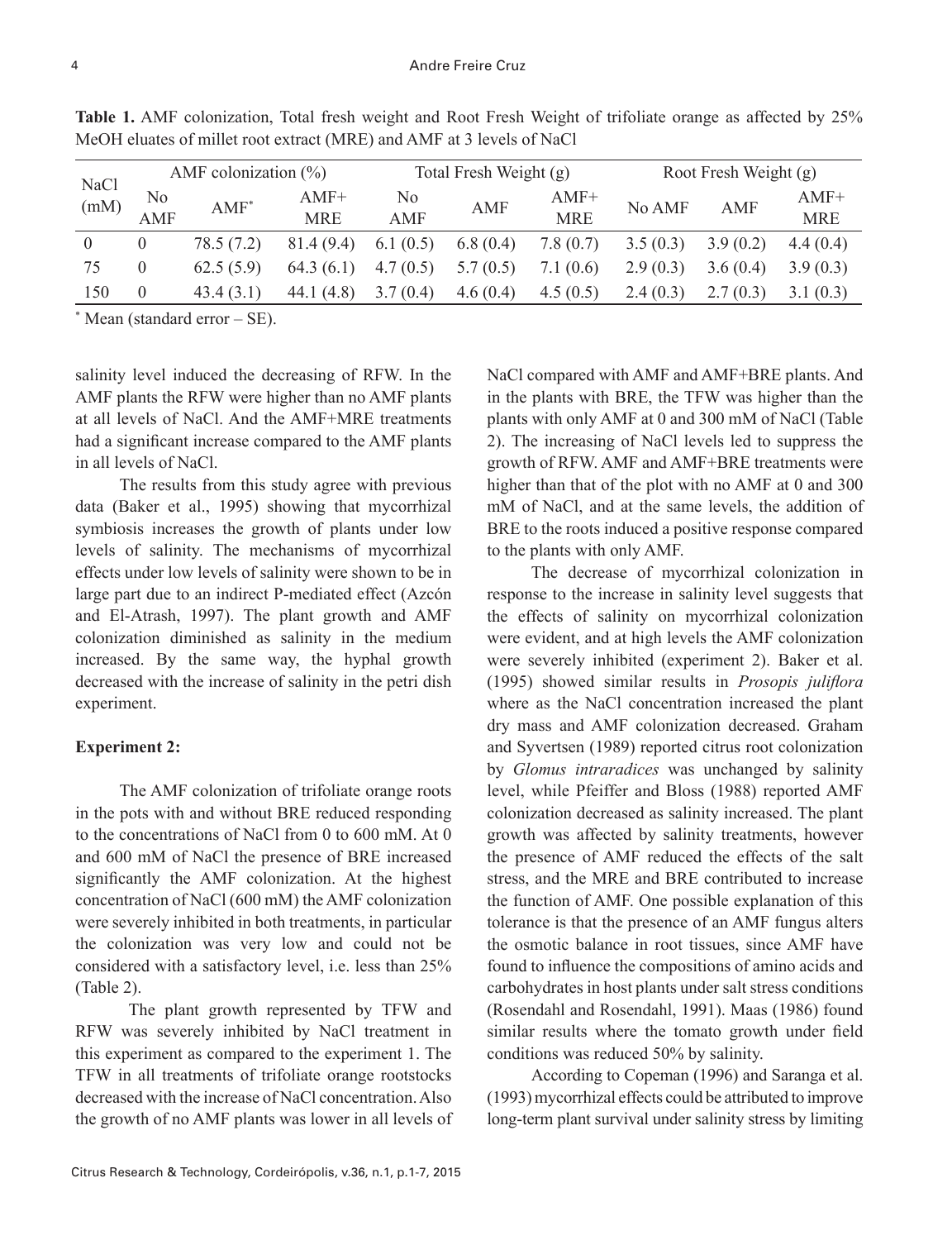| <b>NaCl</b><br>(mM) | AMF colonization $(\% )$ |           |            | Total Fresh Weight (g) |            |            | Root Fresh Weight (g) |            |            |  |  |
|---------------------|--------------------------|-----------|------------|------------------------|------------|------------|-----------------------|------------|------------|--|--|
|                     | No                       | $AMF^*$   | $AMF+$     | No                     | <b>AMF</b> | $AMF+$     | No                    | <b>AMF</b> | $AMF+$     |  |  |
|                     | AMF                      |           | <b>MRE</b> | AMF                    |            | <b>MRE</b> | AMF                   |            | <b>MRE</b> |  |  |
| $\theta$            | $\theta$                 | 60.0(6.2) | 71.4 (7.4) | 1.5(0.2)               | 2.1(0.3)   | 3.7(0.3)   | 0.7(0.2)              | 1.3(0.2)   | 1.7(0.2)   |  |  |
| 300                 | $\theta$                 | 38.5(3.9) | 42.3(4.1)  | 1.4(0.2)               | 1.9(0.2)   | 2.4(0.1)   | 0.6(0.1)              | 0.8(0.1)   | 1.5(0.3)   |  |  |
| 600                 | $\theta$                 | 19.4(2.1) | 21.1 (2.8) | 1.2(0.1)               | 1.5(0.1)   | 2.1(0.2)   | 0.5(0.1)              | 0.6(0.1)   | 1.3(0.2)   |  |  |

**Table 2.** AMF colonization, Total fresh weight and Root Fresh Weight of trifoliate orange as affected by 25% MeOH eluates of Bahiagrass root extract (BRE) and AMF at 3 levels of NaCl

\* Mean (standard error – SE).

the Cl- concentration. Also, it can act in the improvement of water relations and nutrient concentrations. The increase of water resistance to water loss, together with osmotic adjustment, may enable salinized plants to keep the turgor under drought conditions (Azcón and El-Atrash, 1997). Studies on the effect of salinity on AMF plants have shown that AMF roots have higher Na concentrations but also have higher K concentrations and thus maintain a high K/Na ratio, and consequently a osmotic adjustment (Poss et al., 1985). It means that the improvement of tolerance to salinity stress by AMF is due to other mechanisms besides the P nutrition.

#### **Experiment 3:**

In the treatments with only agar, the increasing of NaCl concentration depressed the growth of hyphae. However, in the petri dishes with MRE and BRE, the AMF hyphal growth was longer at 0 and 300 mM of NaCl, as compared to those with only agar. The hyphal growth in the petri dishes with MRE was longer than that with BRE at 0 and 300 mM. At the highest level of NaCl (600 mM) the hyphal growth was severely reduced in all of treatments and there was no significant difference between them (Figure 1).

Berta et al. (1990) demonstrated that the increase in the number of adventitious roots and branching of the roots could be a crucial factor for water relations in AMF inoculated plants, which in turn may be relevant to salt tolerance. The mycorrhizal possess specific individual traits with respect to their host tolerance to stress (Ruiz-Lozano et al., 1995). The results from this study suggest that the MRE and BRE can contribute to tolerate soil salt stress conditions by stimulating the AMF activity, and then this symbiont provide its specific benefit to the host.



Fig. 1. Hyphal lengths of *Gigaspora margarita* spores cultured with only agar, and 25% Figure 1. Hyphal lengths of Gigaspora margarita in media containing 3 levels of NaCl. spores cultured with only agar, and 25% MeOH eluates of millet and bahiagrass root extract (MRE and BRE respectively), in media containing 3 levels of NaCl. Vertical bars indicate SE (n=3).

Therefore, the introduction of millet and bahiagrass to citrus orchards where the salinity occurs may be useful for reducing damage caused by NaCl, however, depending on the place the place the appropriate AMF specie should be selected to the rootstock (Watanarojanaporn, et al., 2011; Wang and Wang, 2014).

### **Conclusions**

Bahiagrass and Millet root extracts were able to alleviate the negative effects of salinity on trifoliate orange growth and AMF colonization. Moreover, the Bahiagrass and Millet extracts could improve the hyphal growth of *Gigaspora margarita in vitro* under salinity conditions.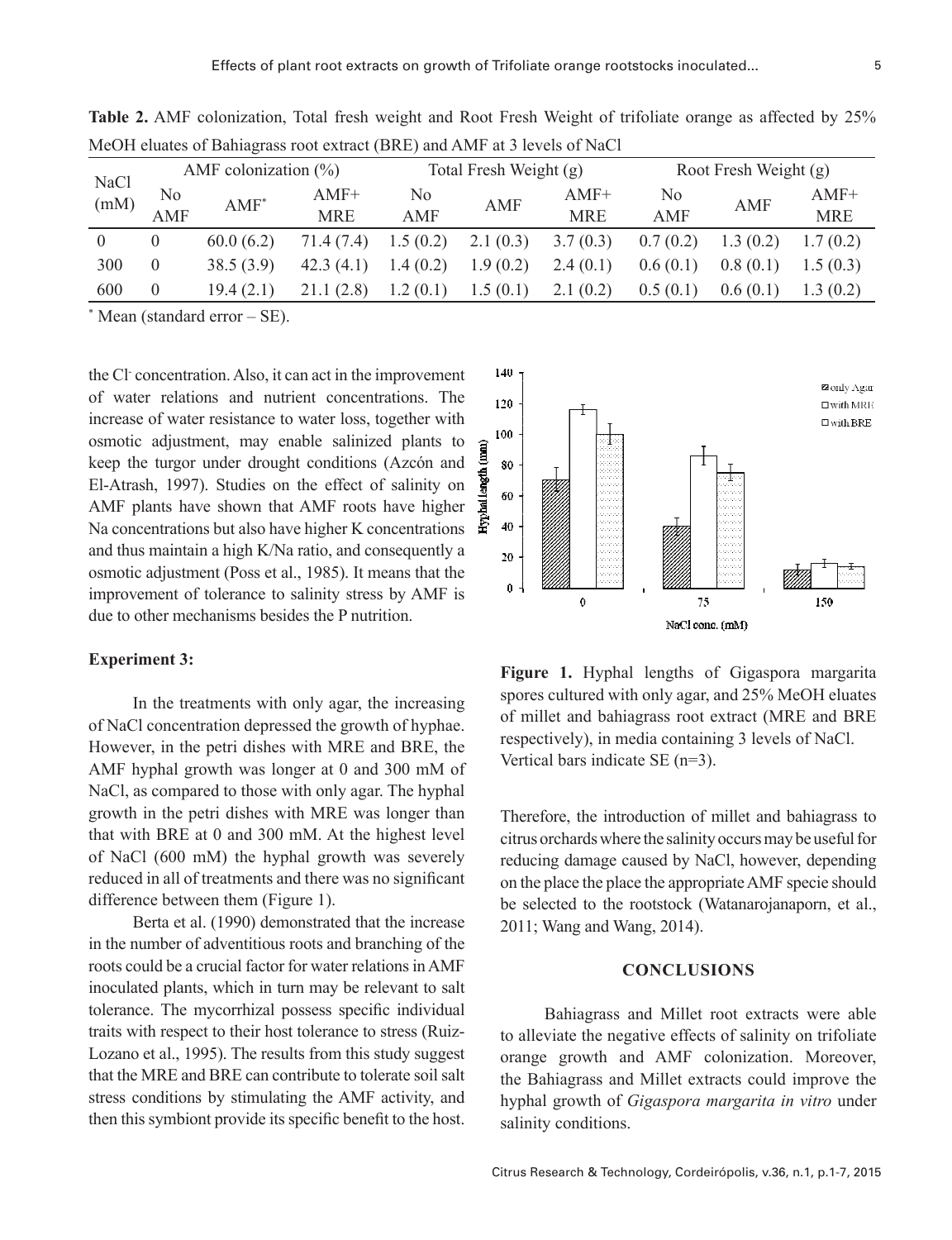## **REFERENCES**

Aikawa, J (2000) Studies on the utilization of growth stimulatory substances for vesicular-arbuscular mycorrhizal fungi in citrus orchards. Ph.D. Thesis. Ehime Univ., Matsuyama, Ehime, Japan.

Allen MF & Boosalis MG (1983) Effects of two species of VA mycorrhizal fungi on drought tolerance of winter wheat. New Phytologist 93: 67-76.

Azcón R & El-Atrash F (1997) Influence of arbuscular mycorrhizae and phosphorus fertilization on growth nodulation and N<sub>2</sub> fixation (<sup>15</sup>N) in *Medicago sativa* at four salinity levels. Biology and Fertility of Soils 24:81-86.

Baker A, Sprent JI & Wilson J (1995) Effects of sodium chloride and mycorrhizal infection on the growth and nitrogen fixation of *Prosopis juliflora*. Symbiosis 19: 39-51.

Berta G, Fusconi A, Trotta A & Scannerini S (1990) Morphogenetic modification induced by the mycorrhizal fungus *Glomus* strain E3 in the root system of *Allium porum* L. New Phytologist 114: 207-215.

Brundrett M (1991) Mycorrhizas in natural ecosystems. Advances in Ecological Research 21: 171-313.

Copeman RH, Martin CA & Stutz JC (1996) Tomato growth in response to salinity and mycorrhizal fungi from saline or non saline soils. Hortscience 31(3): 341- 344.

Cruz AF, Ishii T, Matumoto I & Kadoya K (2003) Evaluation of the mycelial network formed by arbuscular mycorrhizal hyphae in the rhizosphere of papaya and other plants under intercropping system. Brazilian Journal of Microbiology 34 (1): 72-76.

Cruz AF, Ishii T, Matsumoto I & Kadoya K (2004) Relationship between arbuscular mycorrhizal fungal development and eupalitin content in bahiagrass roots grown in a Satsuma mandarin orchard. Journal of Japanese Society for Horticultural Science 73: 529–533.

Graham JH & Syvertsen JP (1989) Vesicular-arbuscular mycorrhizas increase chloride concentration in citrus seedlings. New Phytologist 113: 29-36.

Gupta R & Krishnamurthy KV (1996) Response of mycorrhizal and nonmycorrhizal *Arachis hypogaea* to NaCl and acid stress. Mycorrhiza 6: 145-149.

Ishii T & Kadoya K (1994) Effects of charcoal as a soil conditioner on citrus growth and vesicular-arbuscular mycorrhizal development. Journal Japanese Society for Horticultral Science 63: 529-535.

Ishii T, Narutaki A, Sawada K, Aikawa J, Matsumoto I, & Kadoya K (1997) Growth stimulatory substances for vesicular-arbuscular mycorrhizal fungi in Bahia grass (*Paspalum notatum* Flügge.) roots. Plant and Soil 196: 301-304.

Juniper S, & Abbott LK (1992) The effect of a change of soil salinity on growth of hyphae from spores of *Gigaspora decipiens* and *Scutellospora calospora*. Abs. of the Intern. Symp. on Manag. of Mycorrhizas in Agriculture, Horticulture and Forestry. University of Western Australia, Perth, Australia, p 34.

Juniper S & Abbott LK (1993) Vesicular-arbuscular mycorrhizas and soil salinity. Mycorrhizas 4: 45-57.

Mass EV (1986) Salt tolerance of plants. Applied Agriculture Research 1: 12-26.

Watanarojanaporn N, Boonkerd N, Wongkaew S, Prommanop P, Teaumroong N (2011) Selection of arbuscular mycorrhizal fungi for citrus growth promotion and Phytophthora suppression. Scientia Horticulturae. 128 (4): 423-433.

Pfeiffer CM & Bloss HE (1988) Growth and nutrition of guayule (*Parthenium argentatum*) in saline soil as influenced by vesicular-arbuscular mycorrhiza and phosphorus fertilization. New Phytologist 108: 315- 321.

Phillips JM & Hayman DS (1970) Improved procedures for clearing roots and staining parasitic and vesiculararbuscular mycorrhizal fungi for rapid assessment of infection. Transactions of the British Mycological Society 55: 158-161.

Poss JA, Pond E, Menge JA & Jarrel WM (1985) Effect of salinity on mycorrhizal onion and tomato in soil with and without additional phosphate. Plant & Soil 88: 307-319.